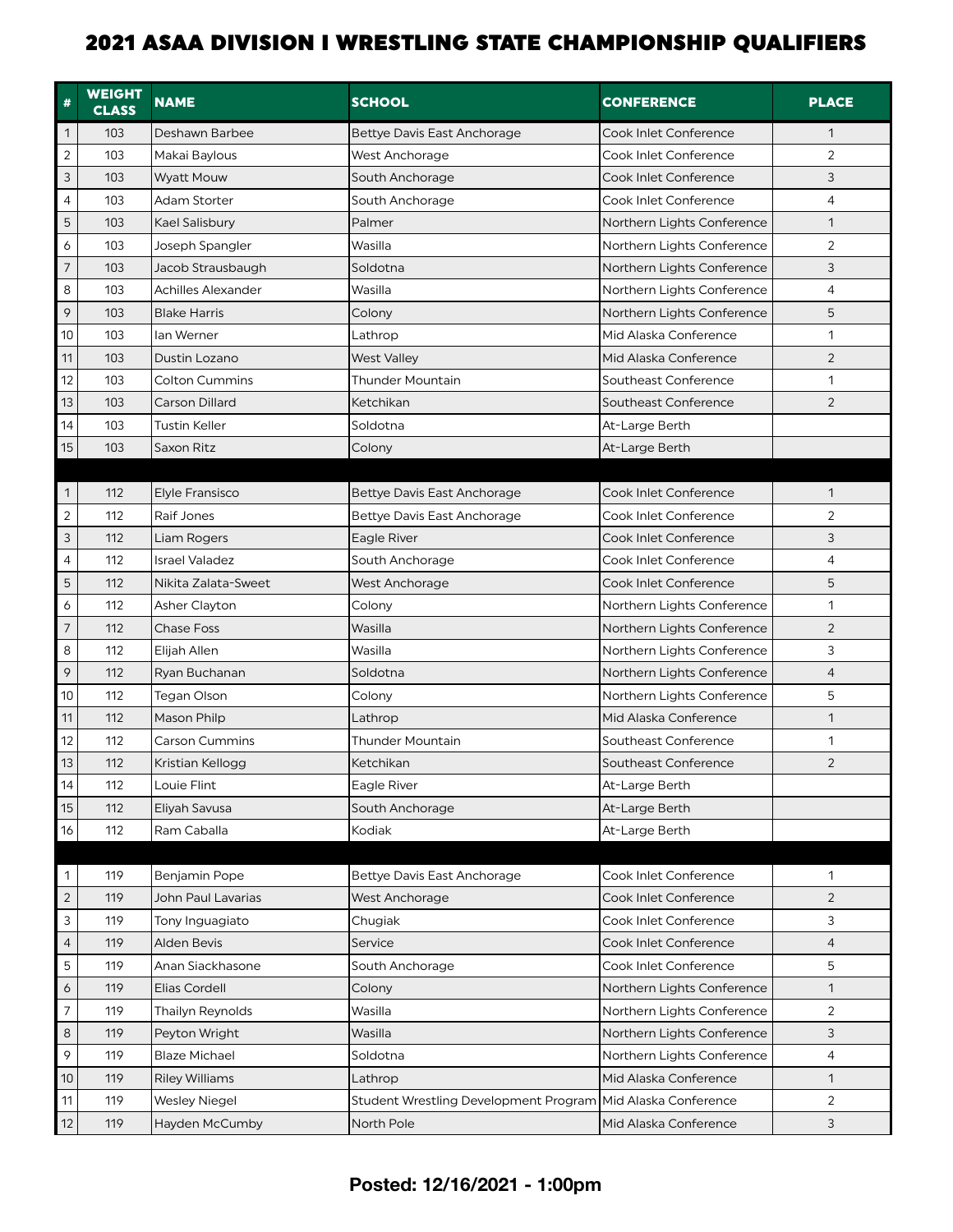| 13             | 119 | Luke Rauwolf              | Ketchikan                             | Southeast Conference       | 1              |
|----------------|-----|---------------------------|---------------------------------------|----------------------------|----------------|
| 14             | 119 | Owen Woodruff             | Thunder Mountain                      | Southeast Conference       | 2              |
| 15             | 119 | Aiden Shangin             | Service                               | At-Large Berth             |                |
| 16             | 119 | Preston Quintana          | South Anchorage                       | At-Large Berth             |                |
|                |     |                           |                                       |                            |                |
| $\mathbf{1}$   | 125 | Kenton Cooke              | <b>Bettye Davis East Anchorage</b>    | Cook Inlet Conference      | 1              |
| $\overline{2}$ | 125 | Elijiah Patzke            | South Anchorage                       | Cook Inlet Conference      | $\overline{2}$ |
| 3              | 125 | Hue Lao                   | <b>Bartlett</b>                       | Cook Inlet Conference      | 3              |
| $\overline{4}$ | 125 | Kristoff Beagley          | West Anchorage                        | Cook Inlet Conference      | $\overline{4}$ |
| 5              | 125 | Spencer Maxon             | South Anchorage                       | Cook Inlet Conference      | 5              |
| 6              | 125 | <b>Ezekiel Miller</b>     | Soldotna                              | Northern Lights Conference | 1              |
| $\overline{7}$ | 125 | <b>Matthew Mitchell</b>   | Colony                                | Northern Lights Conference | $\overline{2}$ |
| 8              | 125 | Cody Vansiegman           | Palmer                                | Northern Lights Conference | 3              |
| 9              | 125 | <b>Vance Griffin</b>      | Wasilla                               | Northern Lights Conference | $\overline{4}$ |
| 10             | 125 | Jake Gardino              | Palmer                                | Northern Lights Conference | 5              |
| 11             | 125 | Kodi Hollis               | Student Wrestling Development Program | Mid Alaska Conference      | $\mathbf{1}$   |
| 12             | 125 | <b>Andrew Dosland</b>     | <b>West Valley</b>                    | Mid Alaska Conference      | $\overline{2}$ |
| 13             | 125 | Zak Lomax                 | Lathrop                               | Mid Alaska Conference      | 3              |
| 14             | 125 | Kadin Messmer             | Thunder Mountain                      | Southeast Conference       | $\mathbf{1}$   |
| 15             | 125 | Sampson Oliver            | Ketchikan                             | Southeast Conference       | $\overline{2}$ |
| 16             | 125 | Kolten Roedel             | North Pole                            | At-Large Berth             |                |
|                |     |                           |                                       |                            |                |
| 1              | 130 | Dylan Shaw                | South Anchorage                       | Cook Inlet Conference      | 1              |
| $\sqrt{2}$     | 130 | Ole Watson                | Dimond                                | Cook Inlet Conference      | $\overline{2}$ |
| 3              | 130 | Kameron Potter            | Eagle River                           | Cook Inlet Conference      | 3              |
| $\overline{4}$ | 130 | Donovan Gee               | West Anchorage                        | Cook Inlet Conference      | $\overline{4}$ |
| 5              | 130 | Isiah Aranda              | <b>Bartlett</b>                       | Cook Inlet Conference      | 5              |
| 6              | 130 | <b>Tyler Foss</b>         | Wasilla                               | Northern Lights Conference | 1              |
| $\overline{7}$ | 130 | Evan Holmes               | Colony                                | Northern Lights Conference | $\overline{2}$ |
| 8              | 130 | Ethan Osborn              | Colony                                | Northern Lights Conference | 3              |
| 9              | 130 | Samuel Lopez              | Kodiak                                | Northern Lights Conference | $\overline{4}$ |
| 10             | 130 | <b>Nicholas Rackley</b>   | Soldotna                              | Northern Lights Conference | 5              |
| 11             | 130 | Dennis Wingerter          | Lathrop                               | Mid Alaska Conference      | 1              |
| 12             | 130 | Quinn Kraus               | North Pole                            | Mid Alaska Conference      | $\overline{2}$ |
| 13             | 130 | Hunter Cowan              | Ketchikan                             | Southeast Conference       | 1              |
| 14             | 130 | Justin Geary              | <b>Thunder Mountain</b>               | Southeast Conference       | $\overline{2}$ |
| 15             | 130 | <b>Bohdan Martynowicz</b> | Service                               | At-Large Berth             |                |
| 16             | 130 | Shawn Ray                 | Wasilla                               | At-Large Berth             |                |
|                |     |                           |                                       |                            |                |
| $\mathbf{1}$   | 135 | Aaron Concepcion          | South Anchorage                       | Cook Inlet Conference      | $\mathbf{1}$   |
| $\overline{2}$ | 135 | Caleb Martin              | Chugiak                               | Cook Inlet Conference      | $\overline{2}$ |
| 3              | 135 | Dimitri Larson            | West Anchorage                        | Cook Inlet Conference      | 3              |
| $\overline{4}$ | 135 | <b>Blake Foster</b>       | South Anchorage                       | Cook Inlet Conference      | $\overline{4}$ |
| 5              | 135 | <b>Richard French</b>     | Dimond                                | Cook Inlet Conference      | 5              |
| 6              | 135 | Carter Silva              | Colony                                | Northern Lights Conference | 1              |
| $\overline{7}$ | 135 | <b>Trevor Michael</b>     | Soldotna                              | Northern Lights Conference | $\overline{2}$ |
| 8              | 135 | Hunter Bras               | Soldotna                              | Northern Lights Conference | 3              |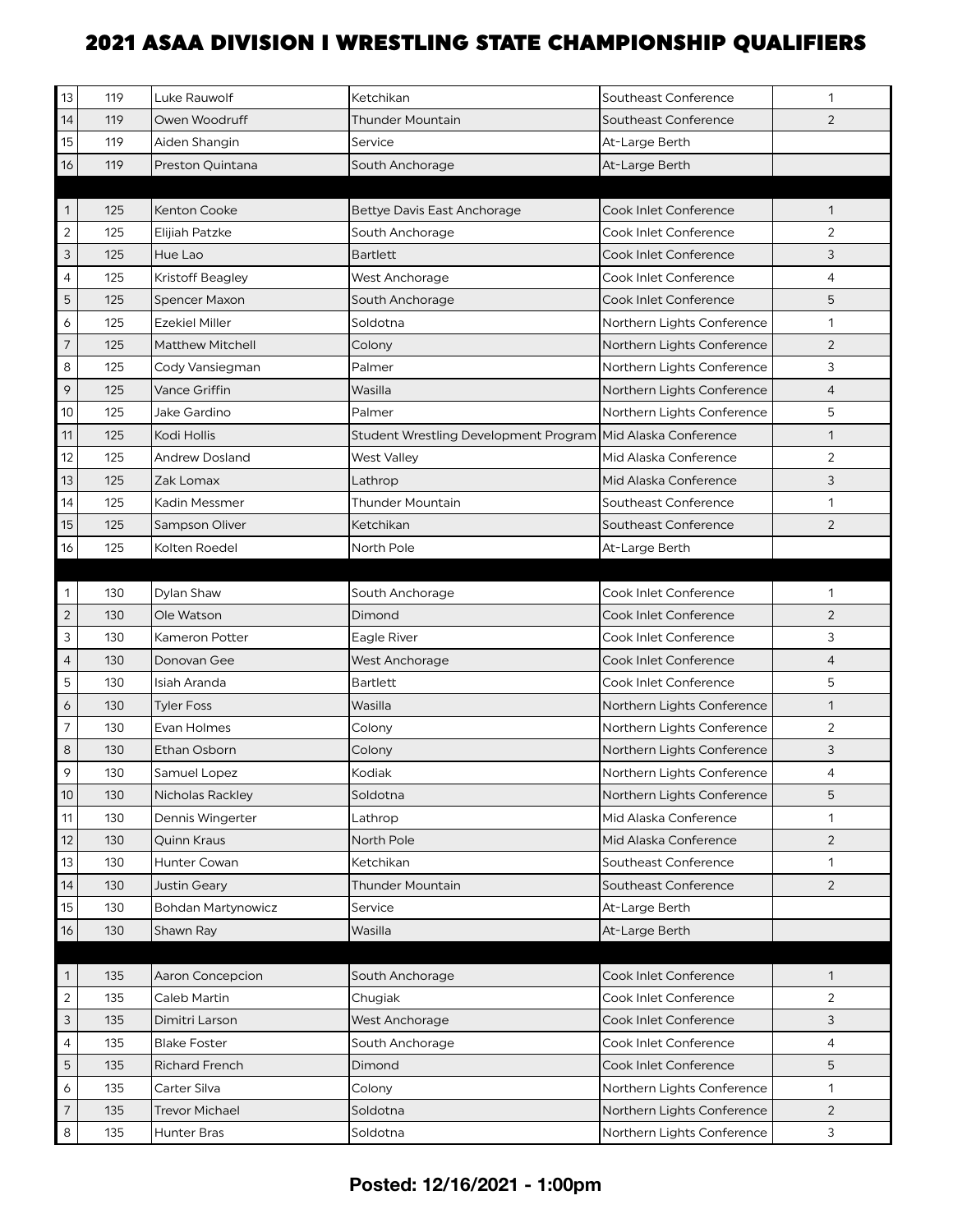| 9              | 135 | Aiden Corbridge       | Palmer                                                      | Northern Lights Conference | $\overline{4}$ |
|----------------|-----|-----------------------|-------------------------------------------------------------|----------------------------|----------------|
| 10             | 135 | Westin Nelson         | Wasilla                                                     | Northern Lights Conference | 5              |
| 11             | 135 | Zadock Hawkins        | <b>West Valley</b>                                          | Mid Alaska Conference      | 1              |
| 12             | 135 | Kawaiola Patterson    | Lathrop                                                     | Mid Alaska Conference      | 2              |
| 13             | 135 | <b>Brian Grabner</b>  | Student Wrestling Development Program Mid Alaska Conference |                            | 3              |
| 14             | 135 | Kai Biagi             | Ketchikan                                                   | Southeast Conference       | 1              |
| 15             | 135 | Chase Darbonne        | <b>Thunder Mountain</b>                                     | Southeast Conference       | $\overline{2}$ |
| 16             | 135 | Ivan Rodriguez        | Kodiak                                                      | At-Large Berth             |                |
|                |     |                       |                                                             |                            |                |
| 1              | 140 | Liam Lockard          | South Anchorage                                             | Cook Inlet Conference      | 1              |
| $\overline{2}$ | 140 | Samuel Chaput         | South Anchorage                                             | Cook Inlet Conference      | $\overline{2}$ |
| 3              | 140 | Alexander Green       | Service                                                     | Cook Inlet Conference      | 3              |
| $\overline{4}$ | 140 | Samuel Carpenter      | <b>Bettye Davis East Anchorage</b>                          | Cook Inlet Conference      | 4              |
| 5              | 140 | Lucas Peters          | Eagle River                                                 | Cook Inlet Conference      | 5              |
| 6              | 140 | <b>Fred Elvsaas</b>   | Wasilla                                                     | Northern Lights Conference | 1              |
| $\overline{7}$ | 140 | Saiyan Baker          | Soldotna                                                    | Northern Lights Conference | 2              |
| 8              | 140 | Jeffrey Reynolds      | Colony                                                      | Northern Lights Conference | 3              |
| 9              | 140 | Cassius Miller        | Soldotna                                                    | Northern Lights Conference | 4              |
| 10             | 140 | Elden Caple           | Palmer                                                      | Northern Lights Conference | 5              |
| 11             | 140 | Colton Parduhn        | Lathrop                                                     | Mid Alaska Conference      | 1              |
| 12             | 140 | Braidin Martin        | <b>Student Wrestling Development Program</b>                | Mid Alaska Conference      | $\overline{2}$ |
| 13             | 140 | Aaron Peterson        | Lathrop                                                     | Mid Alaska Conference      | 3              |
| 14             | 140 | Degan Linne           | Ketchikan                                                   | Southeast Conference       | $\mathbf{1}$   |
| 15             | 140 | Justus Darbonne       | <b>Thunder Mountain</b>                                     | Southeast Conference       | 2              |
| 16             | 140 | Jacob Connelley       | <b>West Valley</b>                                          | At-Large Berth             |                |
| $\mathbf 1$    | 145 | <b>Beau Daily</b>     | South Anchorage                                             | Cook Inlet Conference      | 1              |
| $\overline{2}$ | 145 | Ryunosuke Tsukada     | Service                                                     | Cook Inlet Conference      | 2              |
| 3              | 145 | Kirill Zalata-Sweet   | <b>West Anchorage</b>                                       | Cook Inlet Conference      | 3              |
| 4              | 145 | losefa Palmer         | Chugiak                                                     | Cook Inlet Conference      | 4              |
| 5              | 145 | Samson Moore          | <b>West Anchorage</b>                                       | Cook Inlet Conference      | 5              |
| 6              | 145 | Elijah Larsen         | Colony                                                      | Northern Lights Conference | 1              |
| $\overline{7}$ | 145 | Isaac Chavarria       | Soldotna                                                    | Northern Lights Conference | $\overline{2}$ |
| 8              | 145 | Logan Duyck           | Soldotna                                                    | Northern Lights Conference | 3              |
| 9              |     |                       |                                                             |                            |                |
| 10             | 145 | Kayson Asay           | Palmer                                                      | Northern Lights Conference | $\overline{4}$ |
|                | 145 | Kayden Espinoza       | Palmer                                                      | Northern Lights Conference | 5              |
| 11             | 145 | <b>Tommy Bourne</b>   | Lathrop                                                     | Mid Alaska Conference      | 1              |
| 12             | 145 | Simon Connolly        | North Pole                                                  | Mid Alaska Conference      | $\overline{2}$ |
| 13             | 145 | Sebastian Moore       | North Pole                                                  | Mid Alaska Conference      | 3              |
| 14             | 145 | <b>Brock Thomas</b>   | Ketchikan                                                   | Southeast Conference       | 1              |
| 15             | 145 | Casy Styles           | Ketchikan                                                   | Southeast Conference       | $\overline{2}$ |
| 16             | 145 | <b>Branden Rhodes</b> | Colony                                                      | At-Large Berth             |                |
|                |     |                       |                                                             |                            |                |
| 1              | 152 | Jevin Lim             | Service                                                     | Cook Inlet Conference      | 1              |
| $\overline{2}$ | 152 | <b>Roth Powers</b>    | South Anchorage                                             | Cook Inlet Conference      | $\overline{2}$ |
| 3              | 152 | Blake Brukardy        | Chugiak                                                     | Cook Inlet Conference      | 3              |

#### **Posted: 12/16/2021 - 1:00pm**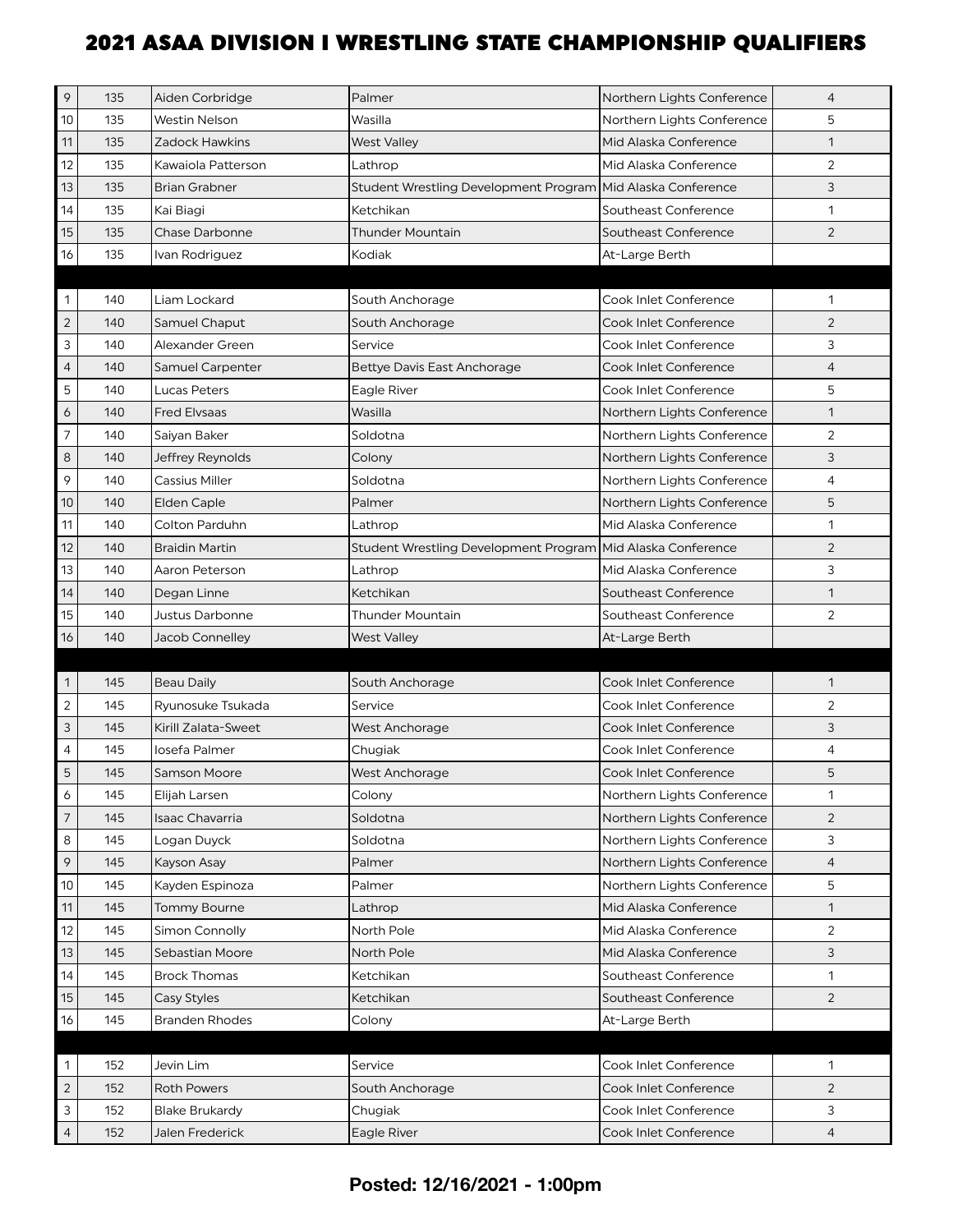| 5                         | 152 | Andrew Gruszynski       | Chugiak                 | Cook Inlet Conference        | 5              |
|---------------------------|-----|-------------------------|-------------------------|------------------------------|----------------|
| 6                         | 152 | Antonio Woodfork        | Palmer                  | Northern Lights Conference   | 1              |
| $\overline{7}$            | 152 | <b>Scott Micheal</b>    | Soldotna                | Northern Lights Conference   | $\overline{2}$ |
| 8                         | 152 | <b>Edgar Land</b>       | Soldotna                | Northern Lights Conference   | 3              |
| 9                         | 152 | Willem Erickson         | Colony                  | Northern Lights Conference   | 4              |
| 10                        | 152 | Jonah Stewart           | Kodiak                  | Northern Lights Conference   | 5              |
| 11                        | 152 | Aaron Johnson           | Lathrop                 | Mid Alaska Conference        | 1              |
| 12                        | 152 | Joshua Powell           | Lathrop                 | Mid Alaska Conference        | $\overline{2}$ |
| 13                        | 152 | <b>B</b> Davis          | <b>West Valley</b>      | Mid Alaska Conference        | 3              |
| 14                        | 152 | Kolin Houthoofd         | Ketchikan               | Southeast Conference         | $\mathbf{1}$   |
| 15                        | 152 | Jarrell Williams        | <b>Thunder Mountain</b> | Southeast Conference         | $\overline{2}$ |
| 16                        | 152 | DeShawn Campbell        | Wasilla                 | At-Large Berth               |                |
|                           |     |                         |                         |                              |                |
| $\mathbf{1}$              | 160 | Chad Hakala             | South Anchorage         | Cook Inlet Conference        | 1              |
| $\overline{2}$            | 160 | Tristan Petrykievicz    | Chugiak                 | Cook Inlet Conference        | $\overline{2}$ |
| $\ensuremath{\mathsf{3}}$ | 160 | Hayden Whitt            | Service                 | <b>Cook Inlet Conference</b> | 3              |
| $\overline{4}$            | 160 | Edgar Guevara           | South Anchorage         | Cook Inlet Conference        | 4              |
| 5                         | 160 | <b>Tomas Niebles</b>    | Chugiak                 | Cook Inlet Conference        | 5              |
| 6                         | 160 | Nolan Gallagher         | Colony                  | Northern Lights Conference   | 1              |
| $\overline{7}$            | 160 | Levonte Brown           | Palmer                  | Northern Lights Conference   | 2              |
| 8                         | 160 | Pedro Camacho           | Wasilla                 | Northern Lights Conference   | 3              |
| 9                         | 160 | Collin Peck             | Soldotna                | Northern Lights Conference   | $\overline{4}$ |
| 10                        | 160 | Luke Peltier            | Palmer                  | Northern Lights Conference   | 5              |
| 11                        | 160 | Jacob Johnson           | Lathrop                 | Mid Alaska Conference        | 1              |
| 12                        | 160 | Cael Platt              | Lathrop                 | Mid Alaska Conference        | 2              |
| 13                        | 160 | Destin Kohler           | North Pole              | Mid Alaska Conference        | 3              |
| 14                        | 160 | Romel Del Mundo         | Ketchikan               | Southeast Conference         | 1              |
| 15                        | 160 | <b>Ben Tabb</b>         | Ketchikan               | Southeast Conference         | $\overline{2}$ |
| 16                        | 160 | Jimmy Runnels           | North Pole              | At-Large Berth               |                |
|                           |     |                         |                         |                              |                |
| $\mathbf{1}$              | 171 | Zachary Priebe          | Service                 | Cook Inlet Conference        | $\mathbf{1}$   |
| $\sqrt{2}$                | 171 | <b>Harrison Hopkins</b> | Dimond                  | Cook Inlet Conference        | $\overline{2}$ |
| 3                         | 171 | Cole Kretsinger         | Eagle River             | Cook Inlet Conference        | 3              |
| $\overline{4}$            | 171 | Colton Bobo             | Chugiak                 | Cook Inlet Conference        | 4              |
| 5                         | 171 | Carson Gamez            | Service                 | Cook Inlet Conference        | 5              |
| 6                         | 171 | Wayne Mellon            | Soldotna                | Northern Lights Conference   | $\mathbf{1}$   |
| 7                         | 171 | Preston Long            | Palmer                  | Northern Lights Conference   | 2              |
| $\,8\,$                   | 171 | <b>Tanner Thornhill</b> | Colony                  | Northern Lights Conference   | 3              |
| 9                         | 171 | <b>Bradley Keeney</b>   | Wasilla                 | Northern Lights Conference   | 4              |
| 10                        | 171 | Keith Connaker          | Colony                  | Northern Lights Conference   | 5              |
| 11                        | 171 | Via Skipps              | North Pole              | Mid Alaska Conference        | 1              |
| 12                        | 171 | Tyler Clooten           | Lathrop                 | Mid Alaska Conference        | $\overline{2}$ |
| 13                        | 171 | Josh Sutton             | North Pole              | Mid Alaska Conference        | 3              |
| 14                        | 171 | Seth Webb               | Ketchikan               | Southeast Conference         | $\mathbf{1}$   |
| 15                        | 171 | Morgan Davis            | Ketchikan               | Southeast Conference         | 2              |
| 16                        | 171 | Cade Kohler             | Chugiak                 | At-Large Berth               |                |